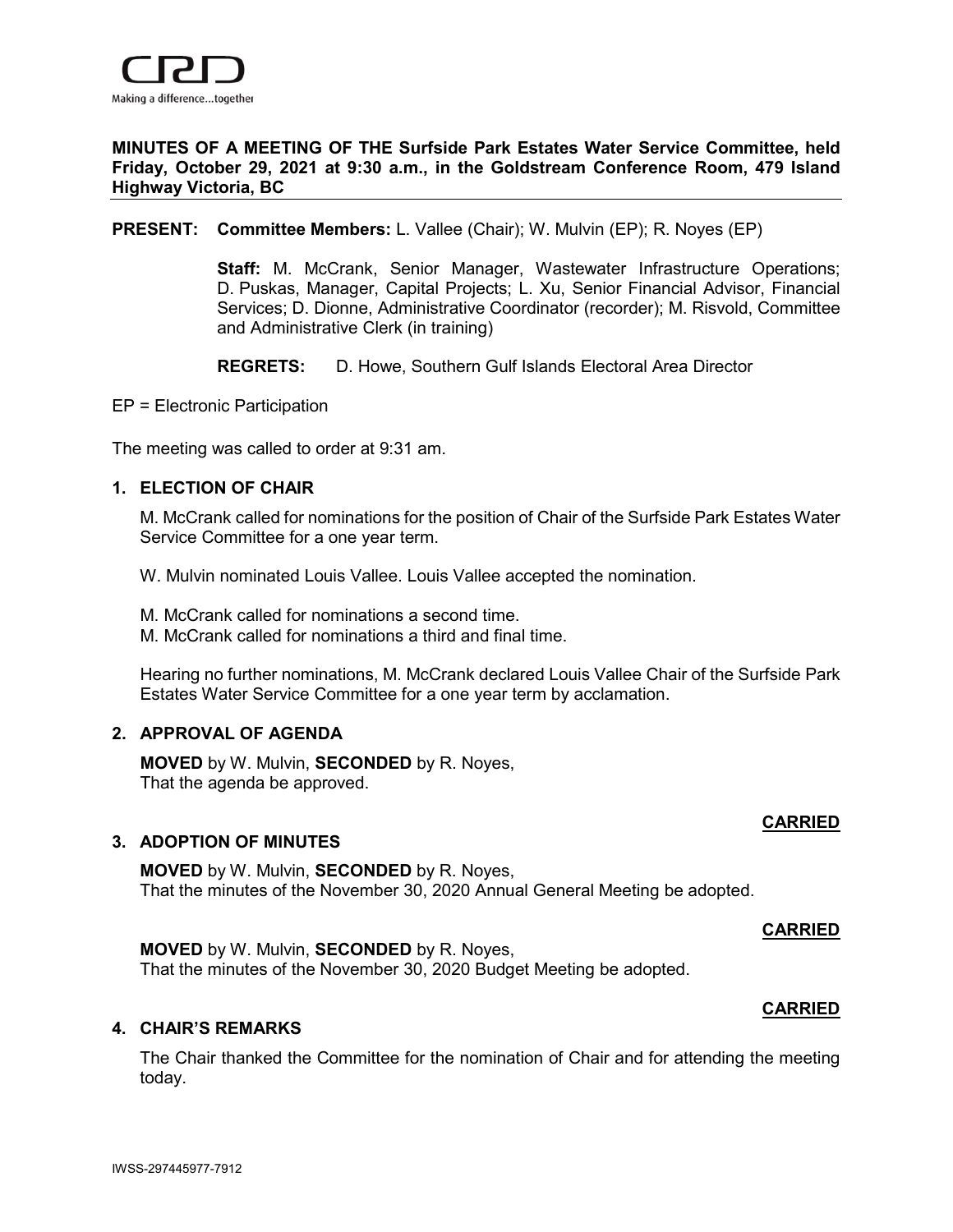### **5. PRESENTATIONS/DELEGATIONS**

There were no presentations or delegations.

#### **6. COMMITTEE BUSINESS**

### **6.1. Surfside Park Estates Water Service 2022 Operating and Capital Budget**

M. McCrank and D. Puskas introduced the Operating and Capital Budget report and provided an overview of the key budget factors influencing the 2022 Operating and Capital Budget.

Staff responded to questions from the Committee regarding:

- Leak detection project. Staff advised the leak detection capital project has reduced non-revenue water from 60% to approximately 40%. The pump is running more frequently than anticipated, and detecting leaks remains a challenge as a main line crosses through a valley. Staff are requesting the public to notify Capital Regional District (CRD) staff if a leak is detected.
- Water production and media replacement. Staff advised when ground water ages, increased metals can appear. There is the possibility of raw water quality changing.
- Operating costs over budget. Staff advised that the supplies increase is in relation to the arsenic media replacement and disposal. There are five change outs anticipated for 2022 based on past years' experience.
- Parcel tax, and properties within the red zone. Staff advised that the parcel tax pays the debt and also the reserve transfer. Homeowners in the water service area have the ability to connect to the services at any time following the application process. Staff will review the properties located within the red zone to ensure the referral and application process aligns with CRD Building Inspection processes.
- Replacing the waterlines and building a new pump station. Staff advised that the 2021 five year capital plan included a project to review the system, including the tank location and accessibility. The review is set to take place in 2022.

#### **MOVED** by W. Mulvin, **SECONDED** by R. Noyes,

That the Surfside Park Estates Water Service Committee:

- 1. Approve the 2022 Operating and Capital Budget as presented, and recommends the 2021 actual surplus or deficit be balanced on the 2021 transfer to the Capital Reserve Fund; and
- 2. Recommends that the Electoral Area Services Committee recommend that the CRD Board approve the 2022 Operating and Capital Budget and the five-year Financial Plan for the Surfside Park Estates Water Service as presented.

## **CARRIED**

#### **7. NEW BUSINESS**

There was no new business.